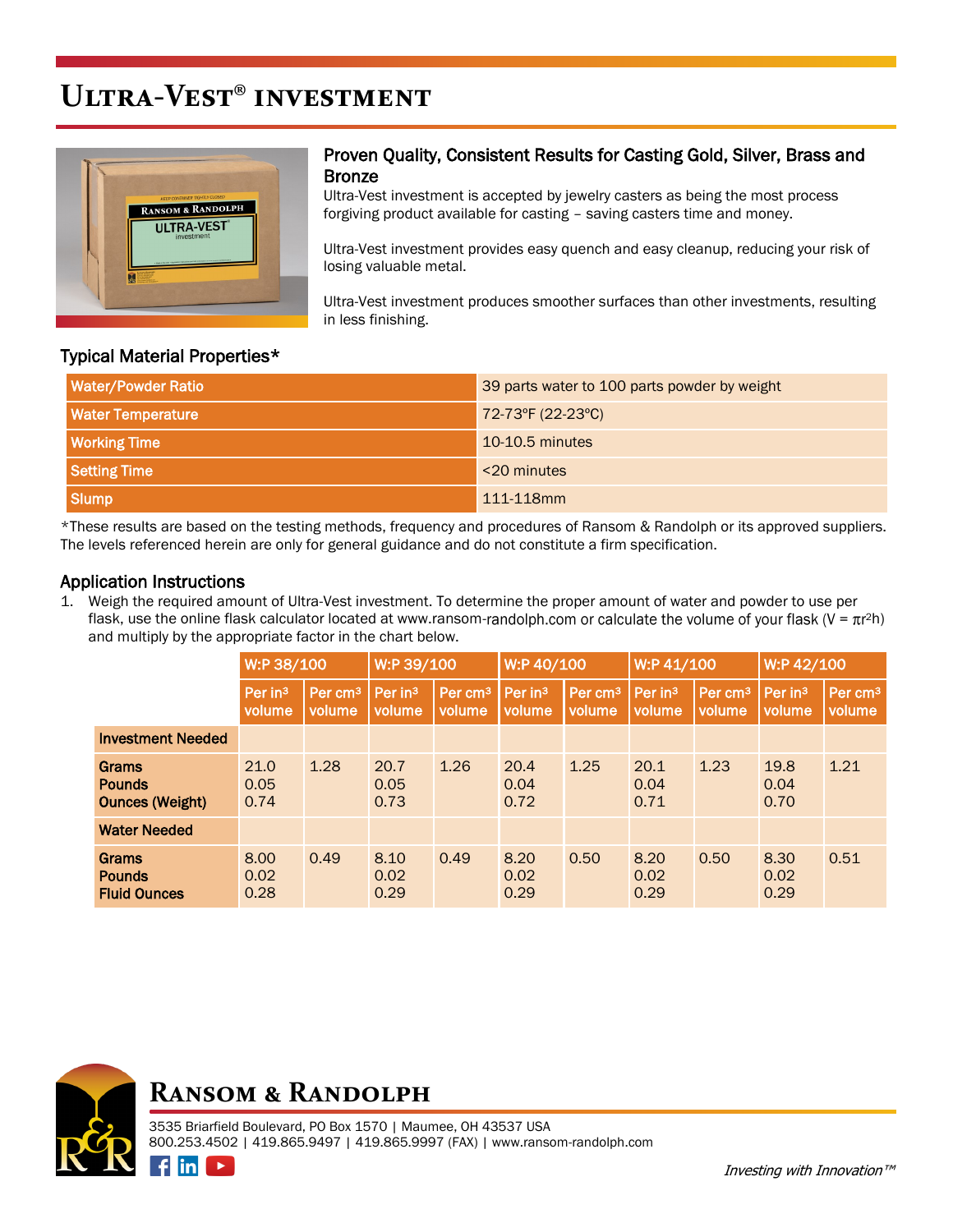## **Ultra-Vest® investment**

2. Measure or weigh the required amount of water  $(1 g = 1 m)$ , 1 fluid oz = 29.6 ml) and place in mixing bowl. Note: changes in temperature affect working time, to reduce variations, water and powder temperatures should be held to 72-75ºF (22-24ºC). Working time is defined as the time the powder is added to the water to the time the investment becomes thick.

Note: deionized water is recommended to maintain consistency of the working time.

- 3. Always add the preweighed quantity of investment to water. Adding the water to the powder will make it difficult to mix and will affect the working time.
- 4. Wet out the powder with a mixing paddle or a wire whip. This should take no more than 30 seconds. Note: if using a vacuum investment mixing unit, mix with no vacuum on slow speed until the powder is completely wetted (approximately 1 minute).
- 5. Mix with mechanical mixer for 3 minutes. Good mixing is important to activate essential ingredients that make the investment perform to its fullest potential.

Note: if using a vacuum investment mixing unit, start vacuum, increase mixing speed and mix for an additional 3 minutes.

- 6. Place the mixed investment in a vacuum chamber and apply enough vacuum to cause a rapid boil. The investment should be vacuumed until it rises and breaks. Do not exceed 2 minutes. If a longer time is required, the vacuum pump may be undersized, there may be an air leak or the vacuum system may be in need of repair.
- 7. Pour the vacuumed investment into and down the side of the flask. Avoid pouring it directly over the patterns to prevent wax pattern breakage. Fill flask at least 1" (2.54 cm) over pattern. Note: if using a vacuum investment mixing unit, pour the investment down along the inside of the flask allowing it to flow up, around, through and over the top row of patterns.
- 8. Vacuum the invested flask about 1½ minutes. Vibrating or tapping the flask during this operation will assist in releasing air bubbles from the pattern/investment interface. Release vacuum and fill the flask to the top of the metal edge. Do not overfill.

Note: if using a vacuum investment mixing unit, after flasks are filled, continue to vacuum for  $1\frac{1}{2}$  to 2 minutes. Vibration may be applied, if available.

- 9. Immediately transfer the invested flask to a vibration free storage area. It is extremely important not to disturb the flask during the gloss-off phase as well as during the initial hardening process.
- 10. To achieve appropriate green strength, allow the investment to sit undisturbed (bench cure) for 2-6 hours. Note: if bench cure will exceed 6 hours, maintain moisture by rewetting, covering with a wet cloth and sealing in a plastic bag. This will reduce potential cracking of molds due to uneven drying.
- 11. After bench curing for 2-6 hours, remove the sprue base and investing collar.
- 12. Ideally, flasks should be loaded into a burnout oven, preheated to 300ºF (150ºC), button side down. Flasks should be elevated at least 1" (2.54 cm) above oven floor to allow proper air circulation and wax drainage. Do not place flasks too close to the heat source or to each other.

Note: if loading into a cold oven, 300°F (150°C) temperature must be reached as fast as possible.

13. If steam dewax is used, transfer the flasks immediately from dewax into an oven preheated to 300ºF (150ºC). Do not allow flasks to stand at room temperature for more than 10 minutes.



### **Ransom & Randolph**

 $\blacktriangleright$ 

3535 Briarfield Boulevard, PO Box 1570 | Maumee, OH 43537 USA 800.253.4502 | 419.865.9497 | 419.865.9997 (FAX) | www.ransom-randolph.com